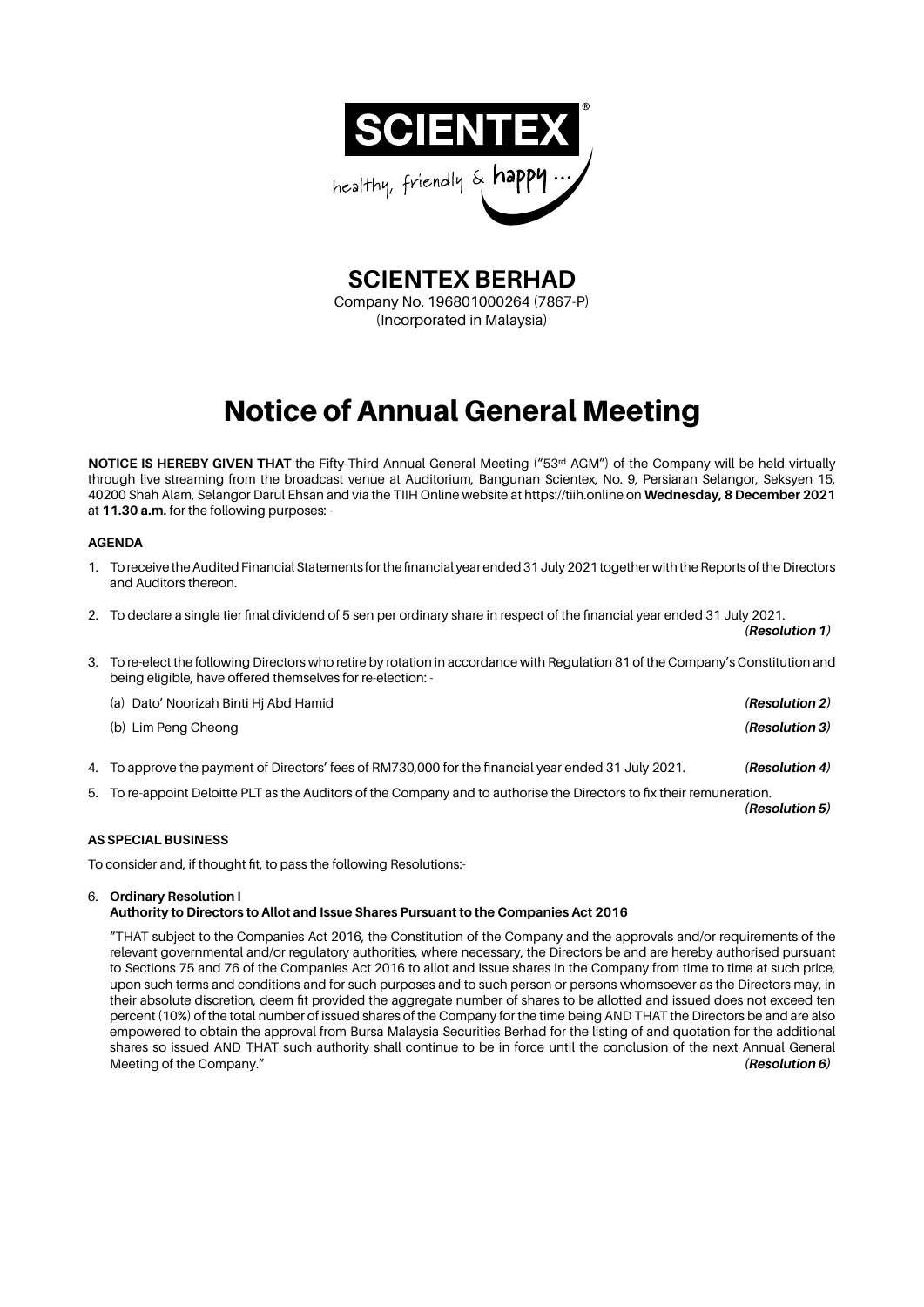## 7. **Ordinary Resolution II**

**Proposed Renewal of the Authority to Allot and Issue New Ordinary Shares in the Company ("New Scientex Shares"), for the Purpose of the Company's Dividend Reinvestment Plan ("DRP") that Provides the Shareholders of the Company ("Shareholders") the Option to Elect to Reinvest Their Cash Dividend in New Scientex Shares** 

"THAT pursuant to the DRP as approved by the Shareholders at the Extraordinary General Meeting held on 6 December 2017 and subject to the approval of the relevant regulatory authority (if any), approval be and is hereby given to the Company to allot and issue such number of New Scientex Shares from time to time as may be required to be allotted and issued pursuant to the DRP until the conclusion of the next Annual General Meeting of the Company upon terms and conditions and to such persons as the Directors of the Company may, in their absolute discretion, deem fit and in the best interest of the Company PROVIDED THAT the issue price of the said New Scientex Shares shall be fixed by the Directors at not more than ten percent (10%) discount to the adjusted five (5)-day volume weighted average market price ("VWAMP") of New Scientex Shares immediately prior to the price-fixing date, of which the VWAMP shall be adjusted ex-dividend before applying the aforementioned discount in fixing the issue price of New Scientex Shares.

AND THAT the Directors and the Secretaries of the Company be and are hereby authorised to do all such acts and enter into all such transactions, arrangements, deeds, undertakings and documents as may be necessary or expedient in order to give full effect to the DRP with full power to assent to any conditions, modifications, variations and/or amendments as may be imposed or agreed to by any relevant authorities (if any) or consequent upon the implementation of the said conditions, modifications, variations and/or amendments, by the Directors as they may, in their absolute discretion, deem fit and in the best interest of the Company." *(Resolution 7)*

## 8. **Ordinary Resolution III Proposed Renewal of Share Buy-Back Authority**

"THAT subject to the rules, regulations, orders and guidelines made pursuant to the Companies Act 2016 ("Act"), provisions of the Constitution of the Company and the Main Market Listing Requirements of Bursa Malaysia Securities Berhad ("Bursa Securities") and any other relevant authorities, the Company be and is hereby authorised to purchase on the market and/or hold such number of the Company's issued ordinary shares ("Scientex Shares") through Bursa Securities ("Proposed Share Buy-Back") as may be determined by the Directors of the Company ("Directors") from time to time upon such terms and conditions as the Directors may deem fit, necessary and expedient in the interest of the Company subject to the following:-

- (a) The maximum number of Scientex Shares which may be purchased and/or held by the Company at any point of time pursuant to the Proposed Share Buy-Back shall not exceed ten percent (10%) of the total number of issued shares of the Company for the time being quoted on Bursa Securities;
- (b) The maximum fund to be allocated by the Company for the Proposed Share Buy-Back shall not exceed the retained earnings of the Company based on its latest audited financial statements. As at 31 July 2021, the audited retained earnings of the Company was RM214,840,000; and
- (c) The authority conferred by this resolution will be effective immediately upon the passing of this Ordinary Resolution and will expire at the conclusion of the next Annual General Meeting of the Company, unless renewed or earlier revoked or varied by ordinary resolution of the shareholders of the Company in a general meeting or the expiration of the period within which the next Annual General Meeting after the date is required by law to be held, whichever occurs first, but not so as to prejudice the completion of purchase(s) by the Company before the aforesaid expiry date and, in any event, in accordance with the provisions of the Main Market Listing Requirements of Bursa Securities or any other relevant authorities.

THAT the Directors be and are hereby authorised to deal with the shares purchased by the Company pursuant to the Proposed Share Buy-Back in their absolute discretion and that the shares so purchased may be retained as treasury shares, distributed as share dividends to the shareholders, resold on the market of Bursa Securities, transferred and/or cancelled in accordance with the Act and/or be dealt with in such other manner as prescribed by the Act, rules, regulations and orders made pursuant to the Act, the Main Market Listing Requirements of Bursa Securities and any other relevant authorities for the time being in force, as may be selected and determined by the Directors from time to time.

AND THAT the Directors be and are hereby authorised to take all steps as are necessary or expedient to implement or to give effect to the Proposed Share Buy-Back with full powers to amend and/or assent to any conditions, modifications, variations or amendments (if any) as may be imposed by the relevant governmental/regulatory authorities from time to time and to do all such acts and things as they may deem necessary or expedient in order to implement, finalise and give full effect in relation steeduring thereto."  $(Resolution 8)$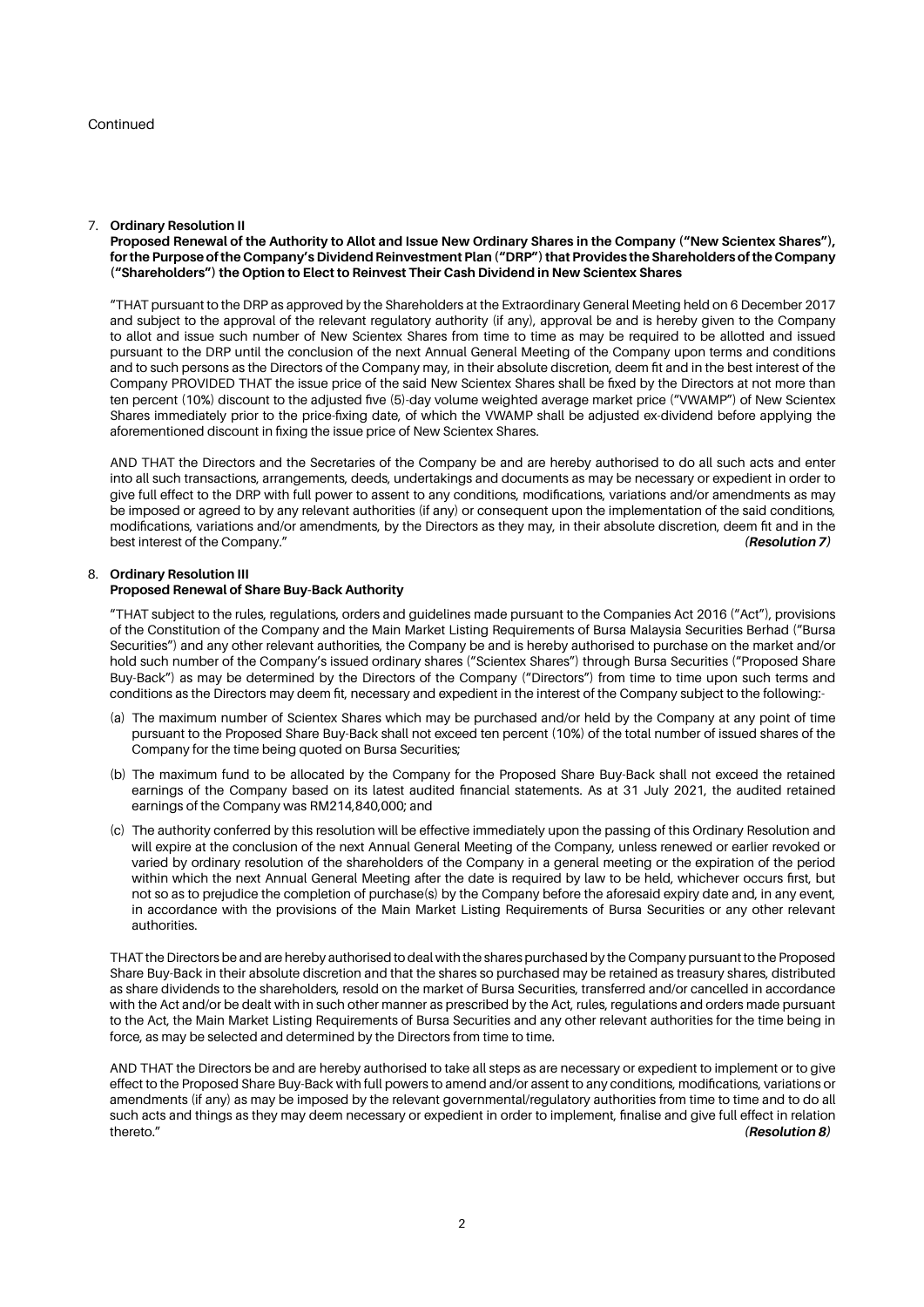Continued

## **NOTICE OF DIVIDEND ENTITLEMENT AND PAYMENT**

**NOTICE IS HEREBY GIVEN THAT** subject to the approval of the shareholders, the proposed single tier final dividend will be paid on 13 January 2022 to shareholders whose names appeared in the Record of Depositors of the Company on 5 January 2022.

A depositor shall qualify for entitlement only in respect of:

- (a) Shares transferred into the depositor's securities account before 4.30 p.m. on 5 January 2022;
- (b) Shares deposited into the depositor's securities account before 12.30 p.m. on 4 January 2022 (in respect of shares which are exempted from mandatory deposit); and
- (c) Shares bought on Bursa Malaysia Securities Berhad on a cum entitlement basis according to Rules of Bursa Malaysia Securities Berhad.
- By Order Of The Board

**TUNG WEI YEN** (MAICSA 7062671) (SSM Practising Certificate No. 201908003813) **ONG LING HUI** (MAICSA 7065599) (SSM Practising Certificate No. 202008000555) Secretaries

Shah Alam 9 November 2021

*Notes:-*

- *1. Remote Participation and Online Voting*
	- *(i) The 53rd AGM will be held virtually through live streaming and online voting via the Remote Participation and Voting ("RPV") facilities provided by Tricor Investor & Issuing House Services Sdn Bhd via its TIIH Online website at https://tiih.online. Please follow the procedures provided in the Administrative Guide of the 53rd AGM which is accessible at www.scientex.com.my/investors-relations/agm-egm/ in order to register, participate and vote remotely via the RPV facilities.*
	- *(ii) The broadcast venue of the 53rd AGM is strictly for the purpose of compliance with Section 327(2) of the Companies Act 2016 which requires the Chairman of the meeting to be present at the main venue of the meeting. No member(s) or proxy(ies) or corporate representative(s) or attorney(s) shall be physically present or allowed to enter the broadcast venue on the day of the 53rd AGM.*

### *2. Appointment of Proxies and Entitlement of Attendance*

- *(i) A member entitled to attend, participate, speak and vote at the meeting is entitled to appoint at least one proxy to attend, participate, speak and vote in his/her stead and where a member appoints two or more proxies, he/she shall specify the proportion of his/her shareholdings to be represented by each proxy. A proxy need not be a member of our Company. There is no restriction as to the qualification of the proxy.*
- *(ii) Every member of our Company including authorised nominees as defined under the Securities Industry (Central Depositories) Act 1991 (SICDA), and Exempt Authorised Nominees who holds ordinary shares in our Company for multiple owners in one securities account (Omnibus Account), is entitled to appoint at least one person as his/her proxy to exercise all or any of his/her rights to attend, participate,*  speak and vote instead of him/her at our 53<sup>rd</sup> AGM, and that such proxy(ies) need not be a member(s) of our Company. The appointment *of more than one proxy in respect of any particular securities account or omnibus account shall specify the proportion of the member's shareholding to be represented by each proxy.*